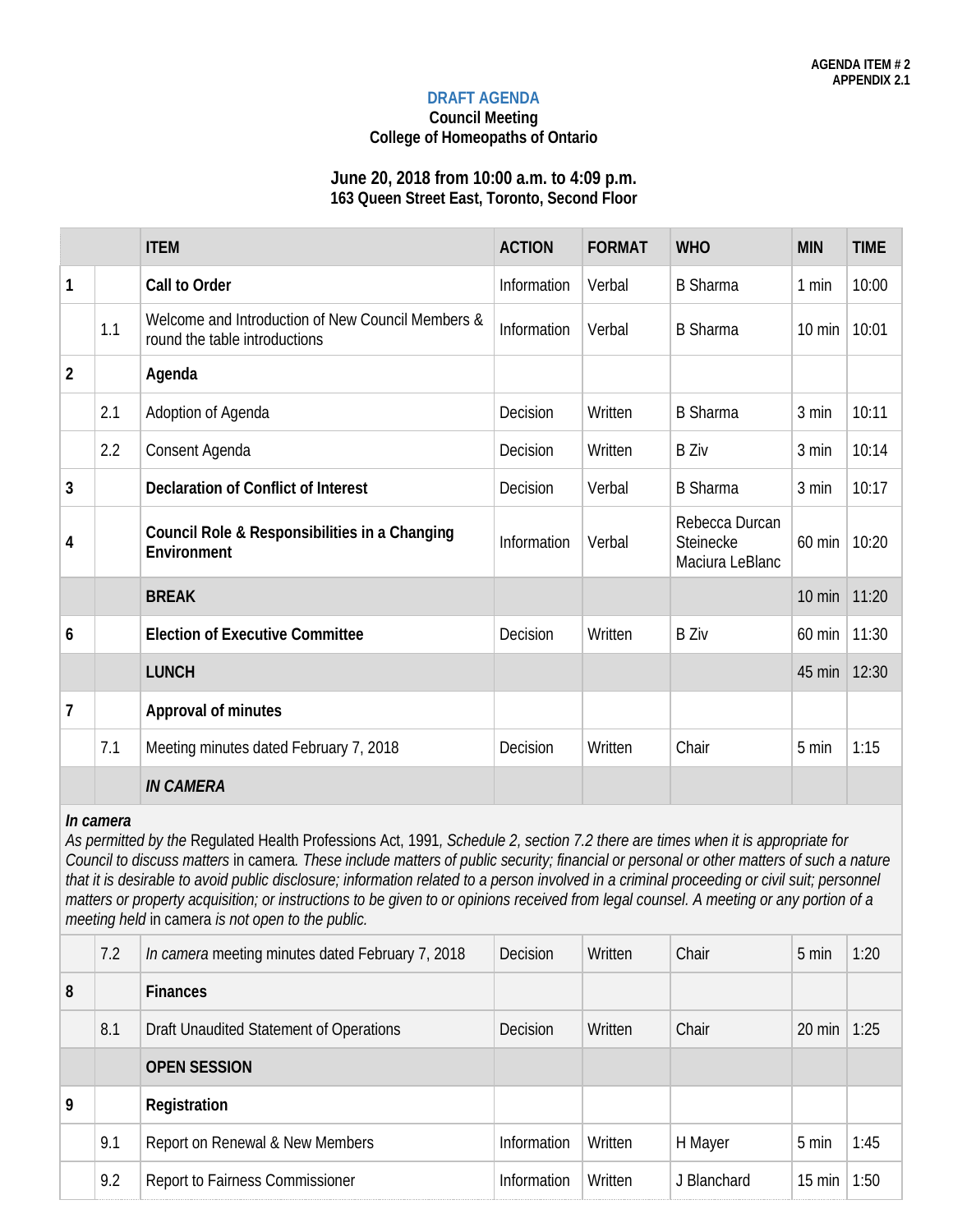**AGENDA ITEM # 2 APPENDIX 2.1**

|    |      | <b>ITEM</b>                                                                              | <b>ACTION</b>     | <b>FORMAT</b> | <b>WHO</b>      | <b>MIN</b>       | <b>TIME</b> |
|----|------|------------------------------------------------------------------------------------------|-------------------|---------------|-----------------|------------------|-------------|
| 10 |      | <b>Phase II Report</b>                                                                   |                   |               |                 |                  |             |
|    | 10.1 | Update                                                                                   | Information       | Written       | K Harvey        | 10 min           | 2:05        |
|    | 10.2 | Next Steps: Process for updating a vision and mission<br>and developing a strategic plan | <b>Discussion</b> | Verbal        | B Ziv/ B Sharma | $10$ min         | 2:15        |
| 11 |      | Regulatory                                                                               |                   |               |                 |                  |             |
|    | 11.1 | Informal Investigations of Complaints                                                    | Information       | Verbal        | <b>B</b> Ziv    | $10 \text{ min}$ | 2:25        |
|    | 11.2 | Spousal Treatment Regulation                                                             | Decision          | Written       | J Blanchard     | $10$ min         | 2:35        |
|    |      | <b>BREAK</b>                                                                             |                   |               |                 | $10 \text{ min}$ | 2:45        |
| 12 |      | Communications                                                                           |                   |               |                 |                  |             |
|    | 12.1 | Insurance Project                                                                        | Information       | Verbal        | <b>B Ziv</b>    | $10$ min         | 2:55        |
|    | 12.2 | <b>Public/Patient Engagement Project</b>                                                 | Information       | Verbal        | <b>B</b> Ziv    | $10 \text{ min}$ | 3:05        |
| 13 |      | Governance Report - Work Plan                                                            | Information       | Written       | J Blanchard     | $10 \text{ min}$ | 3:15        |
| 14 |      | <b>President's Report</b>                                                                | Information       | Verbal        | <b>B</b> Sharma | $10 \text{ min}$ | 3:25        |
| 15 |      | <b>Registrar's Report</b>                                                                | Information       | Verbal        | <b>B</b> Ziv    | 15 min           | 3:35        |
| 16 |      | Council Meeting Dates, 2018-19                                                           | Decision          | Verbal        | <b>B</b> Ziv    | $10 \text{ min}$ | 3:50        |
| 17 |      | <b>Other Business</b>                                                                    | <b>Discussion</b> | Verbal        | Chair           | 5 min            | 4:00        |
| 18 |      | <b>HBS</b> - Preparation Time                                                            | Decision          | Verbal        | Chair           | 2 min            | 4:05        |
| 19 |      | Adjournment                                                                              | Decision          | Verbal        | Chair           | 2 min            | 4:07        |

#### **Next Meeting: TBD**

# **NOTE:**

Please be reminded that all meeting materials, discussions and decisions are confidential to the College and cannot be copied or shared until they are made public.

This is a scent-free environment. Please do not wear scented products to meetings. For more information staff would be happy to provide you with a copy of Health Force Ontario's policy on scent-free work environments. You can also find more information at [http://www.ccohs.ca/oshanswers/hsprograms/scent\\_free.html.](http://www.ccohs.ca/oshanswers/hsprograms/scent_free.html) Your cooperation is sincerely appreciated and required.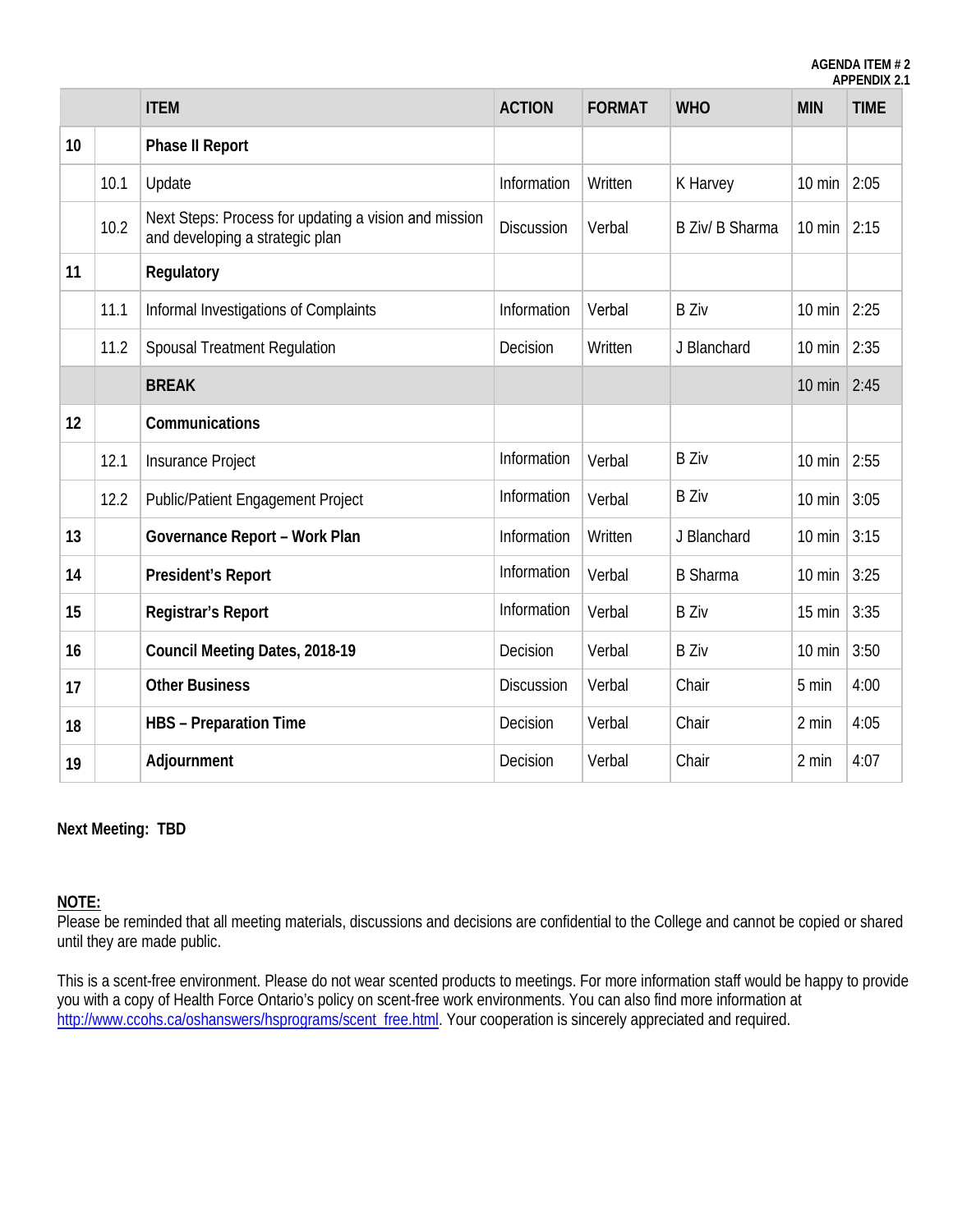# **Council Meeting College of Homeopaths of Ontario (CHO) Minutes**

#### **February 7, 2018 by teleconference**

#### **Present**

#### **Council**

Bhupinder Sharma<br>
Anna Berger<br>
Anna Berger<br>
Professional Anna Berger Anna Cardozo **Professional** Eden Gajraj Public Shirelle Goodman Public Mark Heller **Public** Gary Kapelus **Cary Kapelus**<br>Sanieev Navvar **Australian Constant Professional** Sanjeev Nayyar

# **Staff and Guests**

Basil Ziv **Registrar** 

#### **Regrets**

Sajeev Ampadi Professional Haroula Battista **Professional** Ananda More **Professional** M. Tulandi Public Patricia Wilson **Public** 

Janet Blanchard Senior Manager, Quality Assurance, Patient Relations, Communications Kathryn Harvey **Communications Officer** (recorder)

- **1 Call to Order**
- **1.1 Welcome and Introduction of New Council Member** The Chair introduced new public member Shirelle Goodman.

# **2.1 Adoption of Agenda**

*(Appendix 2.1 Agenda, Council Meeting, October 25, 2017)*

E. Gajraj asked that a tribute to former Council member Ron Harris be added to the agenda. M. Heller requested an update on the impact of the fee increase.

**Motion # 1: To adopt the agenda as amended.**  Moved by E. Gajraj, seconded by A. Cardozo

**That Council adopt the agenda as amended.**  *CARRIED*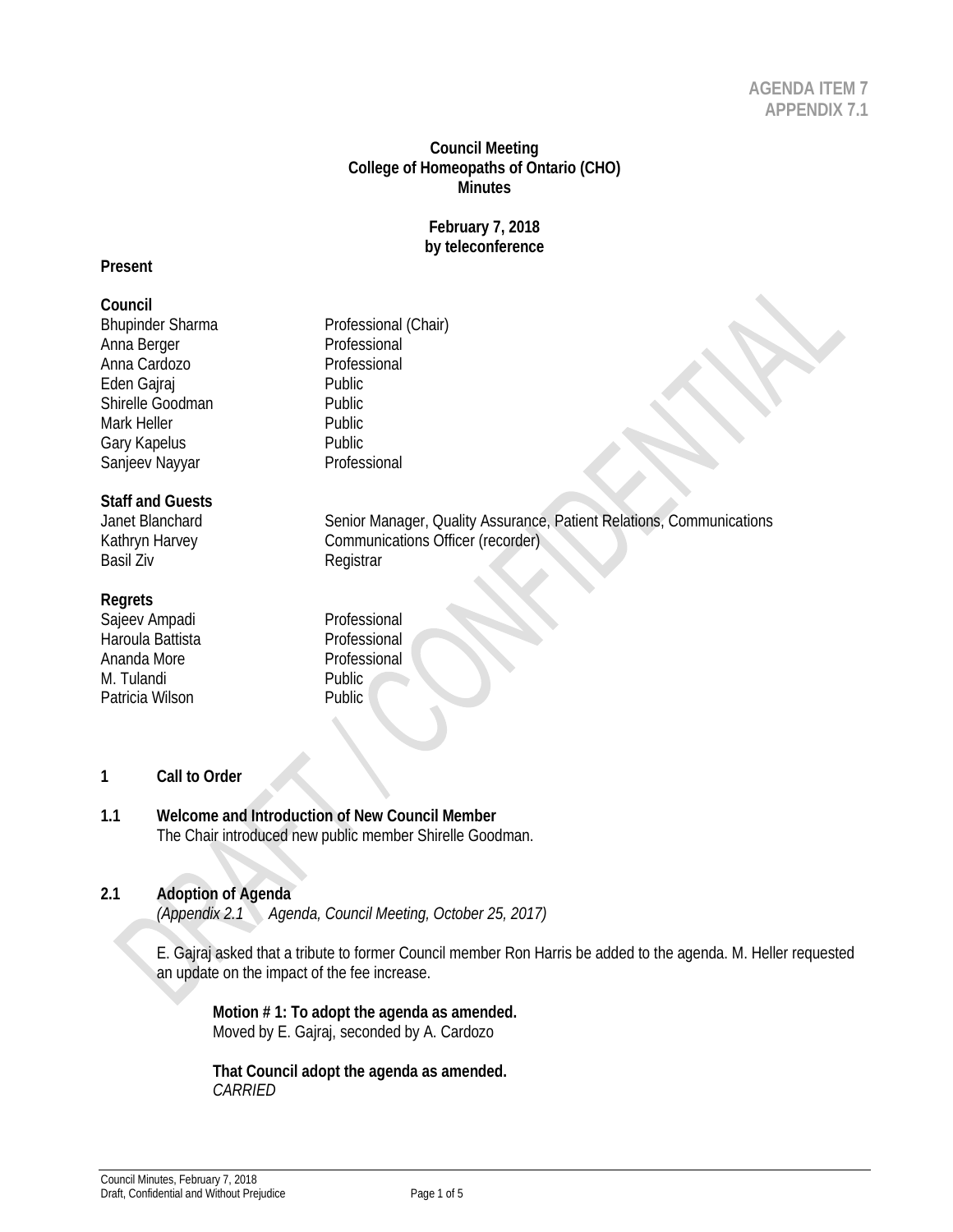#### **2.2 Adoption of Consent Agenda**

**Motion # 2: To adopt the consent agenda as presented.** Moved by G. Kapelus, seconded by A. Berger

**That Council adopt the consent agenda.** *CARRIED* 

- **3 Declaration of Conflict of Interest** None declared.
- **4 Approval of Minutes**
- **4.1 Approval of Minutes, October 25, 2017** *(Appendix 4.1 Minutes, Council Meeting, October 25, 2017)*

The minutes were reviewed.

**Motion # 3: To approve the minutes of October 25, 2017** Moved by G. Kapelus, seconded by A. Cardozo

**That Council adopt the minutes of the October 25, 2017 meeting as presented.** *CARRIED (S. Goodman and M. Heller abstaining)*

#### **5 Registrant Survey and Report: Phase II**

#### **5.1 Survey Results**

#### **5.2 Phase II Report to the Ministry**

(*Appendix 5.2: Phase II - More than Just a Matter of Choice: How integrating homeopathy will increase efficiency, improve outcomes, reduce costs, and respect patient preferences in Ontario's health-care system)*

Council reviewed the Phase II report based on registrant input gathered via conference panel discussions and registrant surveys.

**Motion # 4: To approve the Phase II integration report as presented.**

Moved by S. Nayyar, seconded by A. Berger

**That Council approve for distribution the Phase II report** *More than Just a Matter of Choice: How integrating homeopathy will increase efficiency, improve outcomes, reduce costs, and respect patient preferences in Ontario's health-care system***.**  *CARRIED* 

**5.3 Next Steps: Process for developing/updating a vision, mission and strategic plan**

Referred to Executive Committee.

#### *Secretary's note:*

*As permitted by the* Regulated Health Professions Act, 1991*, Schedule 2, section 7.2 there are times when it is appropriate for Council to discuss matters* in camera*. These include matters of public security; financial or personal or other matters of such a nature that it is desirable to avoid public disclosure; information related to a person involved in*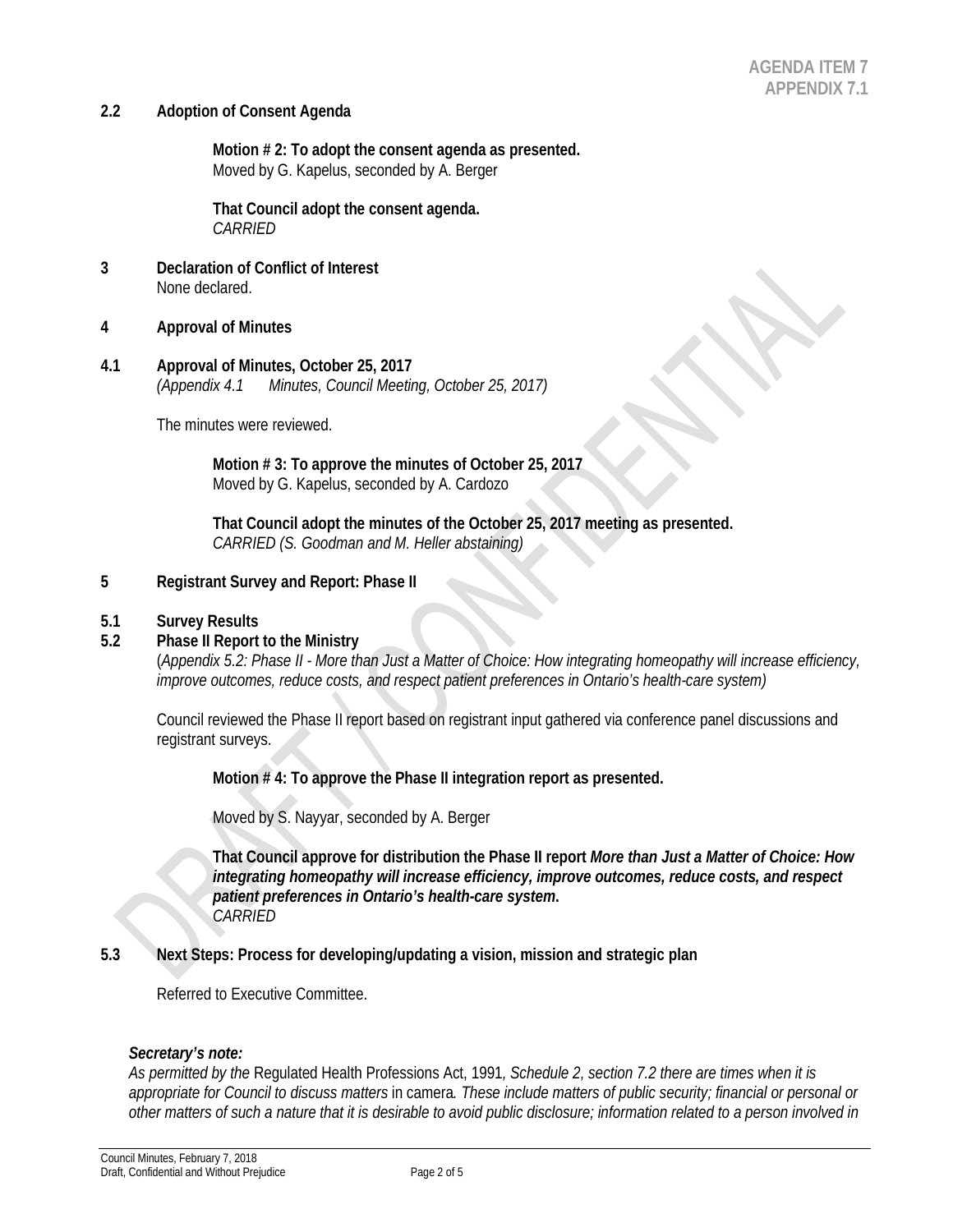*a criminal proceeding or civil suit; personnel matters or property acquisition; or instructions to be given to or opinions received from legal counsel. A meeting or any portion of a meeting held* in camera *is not open to the public.* 

> **Motion # 5: To move** *in camera* Moved by A. Berger, seconded by S. Goodman

**That Council move** *in camera* **at 10:59 a.m.** *CARRIED* 

**6.1 Approval of in camera Minutes, October 25, 2017** *(Appendix 6.1 Minutes, Council Meeting, October 25, 2017)* 

The minutes were reviewed.

**Motion # 6: To approve the minutes of October 25, 2017** Moved by G. Kapelus, seconded by A. Cardozo

**That Council adopt the minutes of the October 25, 2017 meeting as presented.** *CARRIED (S. Goodman and M. Heller abstaining)*

# **7 Finances**

# **7.1 Statement of Operations**

*(Appendix 7.1 Statement of Operations)* 

Council members agreed that it would be important to monitor renewal closely to determine the impact of the fee increase, recognizing that, based on renewal patterns in previous years, the outcome will not be evident until the end of March.

**Motion # 7: To approve the statement of operations as presented.**  Moved by E. Gajraj, seconded by A. Cardozo

**That Council approve the statement of operations as presented.** *CARRIED*

# **8 Bylaw Changes**

**8.1 Bylaw 19.03 Consideration of 60-day consultation feedback** *(Appendix 8.1 60-day Consultation on Change to Bylaw 19.03Annual Renewal Fee)* 

Council was presented with consultation feedback and the Executive Committee's recommendation to increase the annual renewal fee.

**Motion # 8: To return to open session.** Moved by M. Heller, seconded by S. Nayyar

**That Council return to open session at 11:46 a.m.** *CARRIED*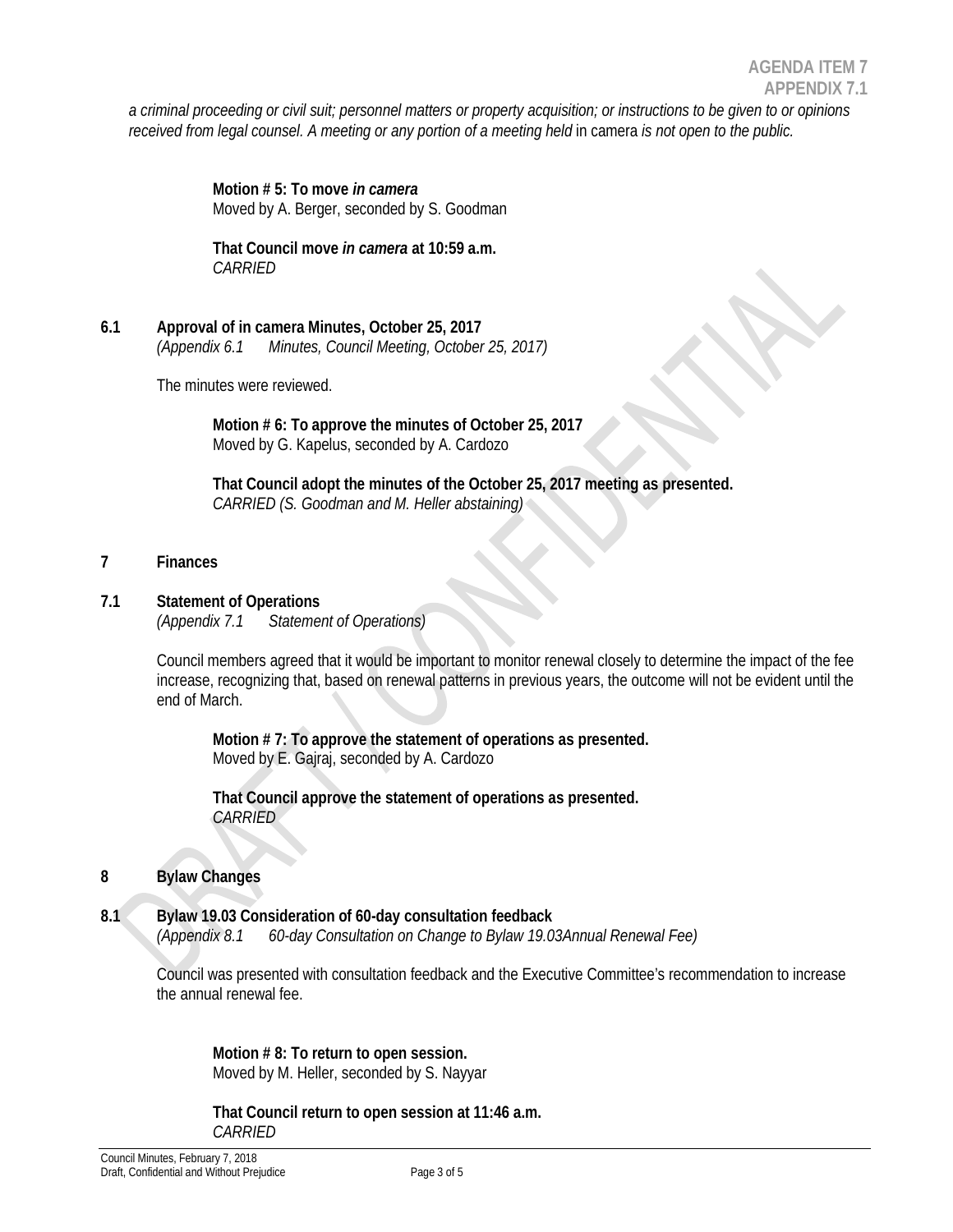#### **8.2 Decision on Bylaw 19.03**

*(Appendix 8.2 Change to Bylaw 19.03 Annual Renewal Fee)* 

**Motion # 9: To approve as final an amendment to bylaw 19.03.** Moved by E. Gajraj, seconded by G. Kapelus

**Be it resolved that, by amending bylaw 19.03, Council increase the annual renewal fee for registrants in the Grandparented and Full classes to \$1250, effective February 15, 2018** *CARRIED*

**8.3 Bylaws 9 and 10 Council Seats and Special Election** *(Appendix 8.3 Bylaws 9 And 10 Reduction Of Council Seats And Removal Of By-Election Requirement)* 

> **Motion # 10: To approve bylaw amendments as presented** Moved by E. Gajraj, seconded by A. Berger

**Be it resolved that Council approve, as final, amendments to bylaws 9.03 Composition of Council, 9.04 Term of Office, 10.02 Election Date, 10.03 Number of Registrants Elected and the deletion of Bylaw 10.02.1 Special Election.** *CARRIED*

**Motion # 11: To direct the Governance Panel to examine and make recommendations related to Council and Committee terms of appointment.** Moved by E. Gajraj, seconded by A. Cardozo

**That the Governance Panel be directed to examine and make recommendations related to Council and Committee terms of appointment.** *CARRIED*

#### **9 Reports**

#### **9.1 President's Report**

The President reported on a number of meetings he had had with associations, MPPs, and the Premier's office.

#### **9.2 Registrar's Report**

The Registrar described a wide array of activities related to renewal, the office move, preparing reports to the Ministry, and dealing with the media.

#### **10 Election**

#### **10.1 Election update and timing**

*(Appendix 10.1 2018 Election Schedule)* 

Staff presented the schedule for the upcoming election of two professional members from the Toronto district and one from the Peel district.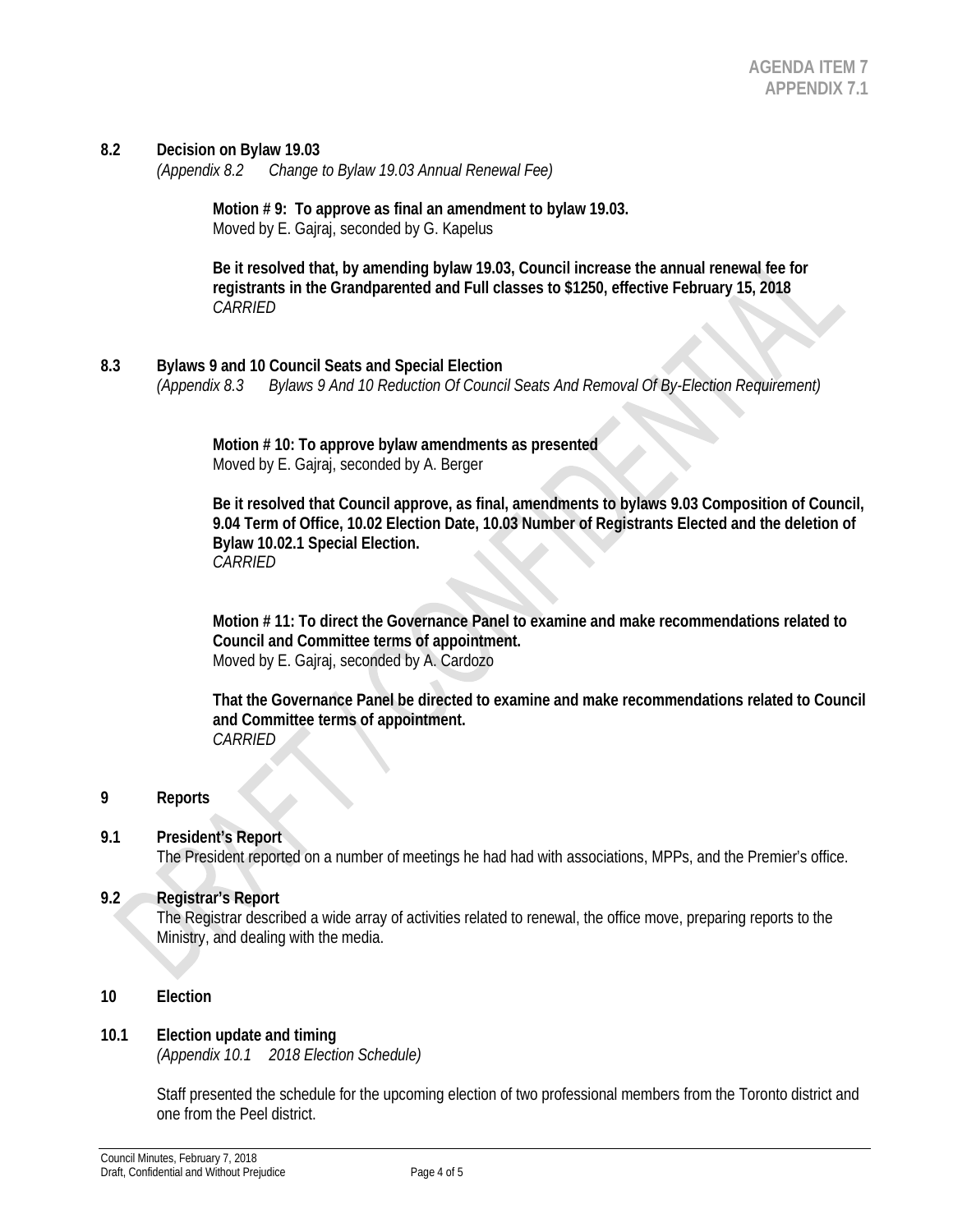#### **11 Committee Appointments**

**11.1 Patient Relations** *(Appendix 11.1 Committee Appointment)* 

> **Motion # 12: To approve a proposed change to committee appointments.** Moved by A. Cardozo, seconded by G. Kapelus

**Be it resolved that Patricia Wilson be appointed to the Patient Relations Committee until Spring 2019.**  *CARRIED*

#### **12 Council meeting dates, 2018-19**

June 20 was tentatively scheduled as the next meeting date, with further dates to be determined once the newly elected professional members are in place.

#### **13 Other Business** None**.**

#### **14 HBS Meeting and Preparation Time**

One half day preparation, one half day meeting Start time: 10:07 a.m. End time: 12:51 p.m.

#### **15 Adjournment**

**Motion # 13: To adjourn** Moved by E. Gajraj, seconded by A. Cardozo

**That Council adjourn at 12:51 p.m.** *CARRIED* 

The Chair agrees these minutes are an accurate reflection of the meeting.

**Bhupinder Sharma, Chair Date Date**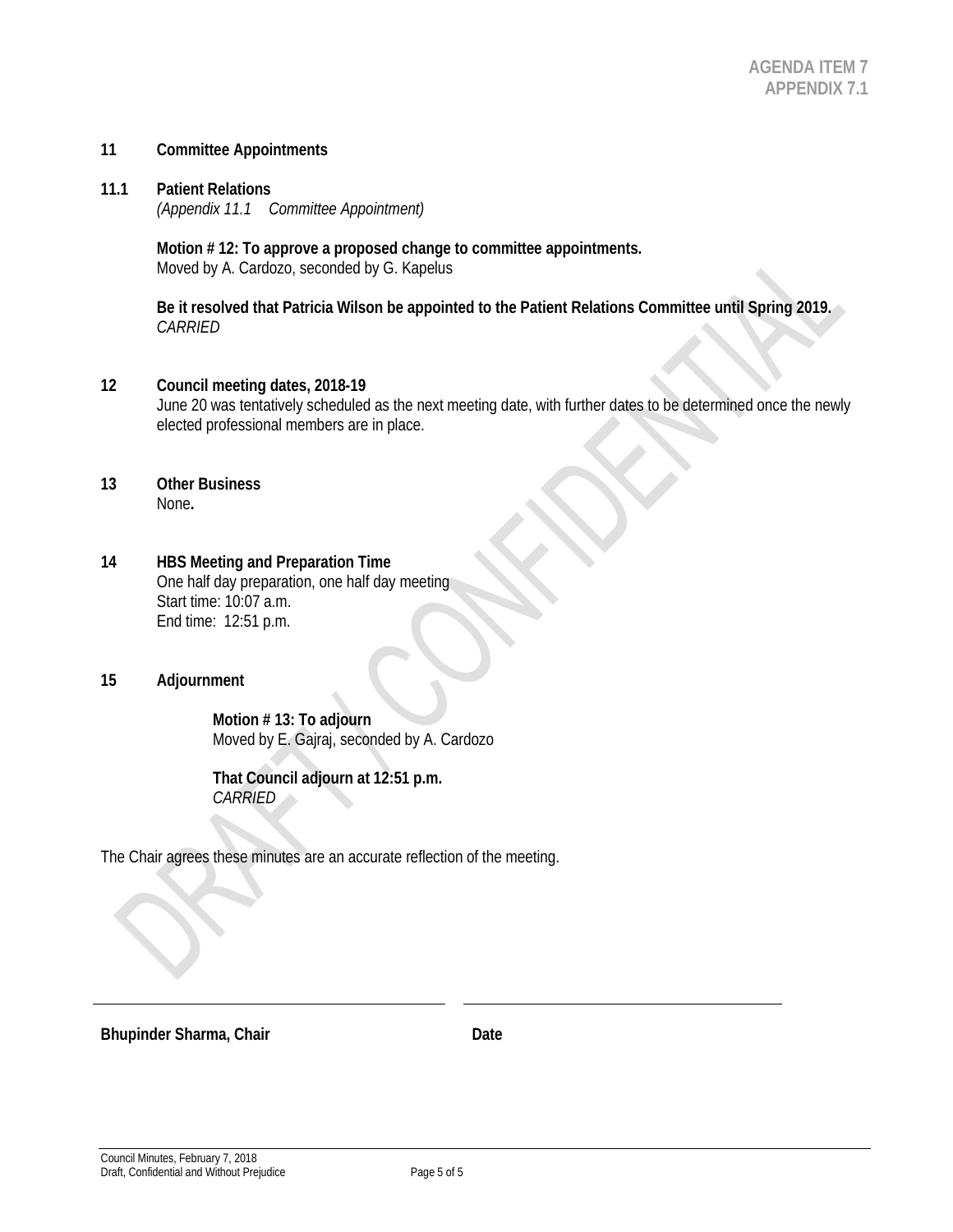|                      | <u>CULLEGE OF HUMEOPATHS OF ONTARIO</u><br><b>REPORT FORM</b> |                    |   |
|----------------------|---------------------------------------------------------------|--------------------|---|
| MEETING/DATE:        | COUNCIL, JUNE 20, 2018                                        | <b>DECISION</b>    | □ |
|                      |                                                               | <b>DISCUSSION</b>  | П |
|                      |                                                               | <b>INFORMATION</b> | Χ |
| DATE:                | <b>JUNE 18, 2018</b>                                          |                    |   |
| <b>ITEM NAME:</b>    | <b>OFC Fair Practice Assessment</b>                           |                    |   |
|                      |                                                               |                    |   |
| <b>PRESENTED BY:</b> | <b>JANET BLANCHARD</b>                                        |                    |   |

**COLLEGE OF HOMEODATHS OF ONTABIO** 

**OBJECTIVE OF THIS REPORT** (relevance to the business of Council, potential impact/outcome of decision):

1. To provide information on the process of the Office of the Fairness Commissioner (OFC) Fair Practice Registration Assessment.

**STRATEGIC DIRECTIONS:** This initiative fits with the strategic direction of the College, which is a reflection of the fundamental components of our mandate. In the public interest the CHO will:

**X Infrastructure**

Establish an infrastructure that allows for the efficient and effective regulation of the profession of homeopathy in Ontario.

- **X Protection of Public** Protect, promote and advance homeopathy through the development of bylaws, regulations, standards, guidelines, etc.
- **X Membership**

The College can only be truly effective if it has the support of the profession; something that requires consultation and communication. This priority addresses the need for the development of content, information and education to be provided to members.

**X Transparency** Decisions must abide by the transparency principles adopted by the College in November 2014.

# **GUIDING LEGISLATION:**

RHPA, Schedule 2 – Health Profession Procedural Code, sections 22.1 to 22.14

# **LINK TO CURRENT/FUTURE OPERATIONAL STRUCTURE:**

The legislation related to fair registration practices impacts all areas of the registration process and all individuals involved in registering members and dealing with applicants. Individuals involved in the registration process include: the Registrar, all staff, all Registration Committee members, registration supervisors, and all assessors including internal (curriculum assessment) and external (individual assessment) assessors.

As a statutory committee the Registration Committee will review the results of the assessment and make determinations on required policy changes to enhance the College's demonstration of fair registration practices. The Registration Committee will bring any new policy recommendations or substantive policy changes to Council.

Staff are currently liaising with the OFC assigned Compliance Analyst and are working to provide evidence of demonstration and to address gaps in processes to ensure compliance with fair registration practices.

**BACKGROUND** (history/pertinent info/stakeholder groups consulted/government directives/research findings/best practices. When conducting research provide full references including web links, document title, author, source, page number).: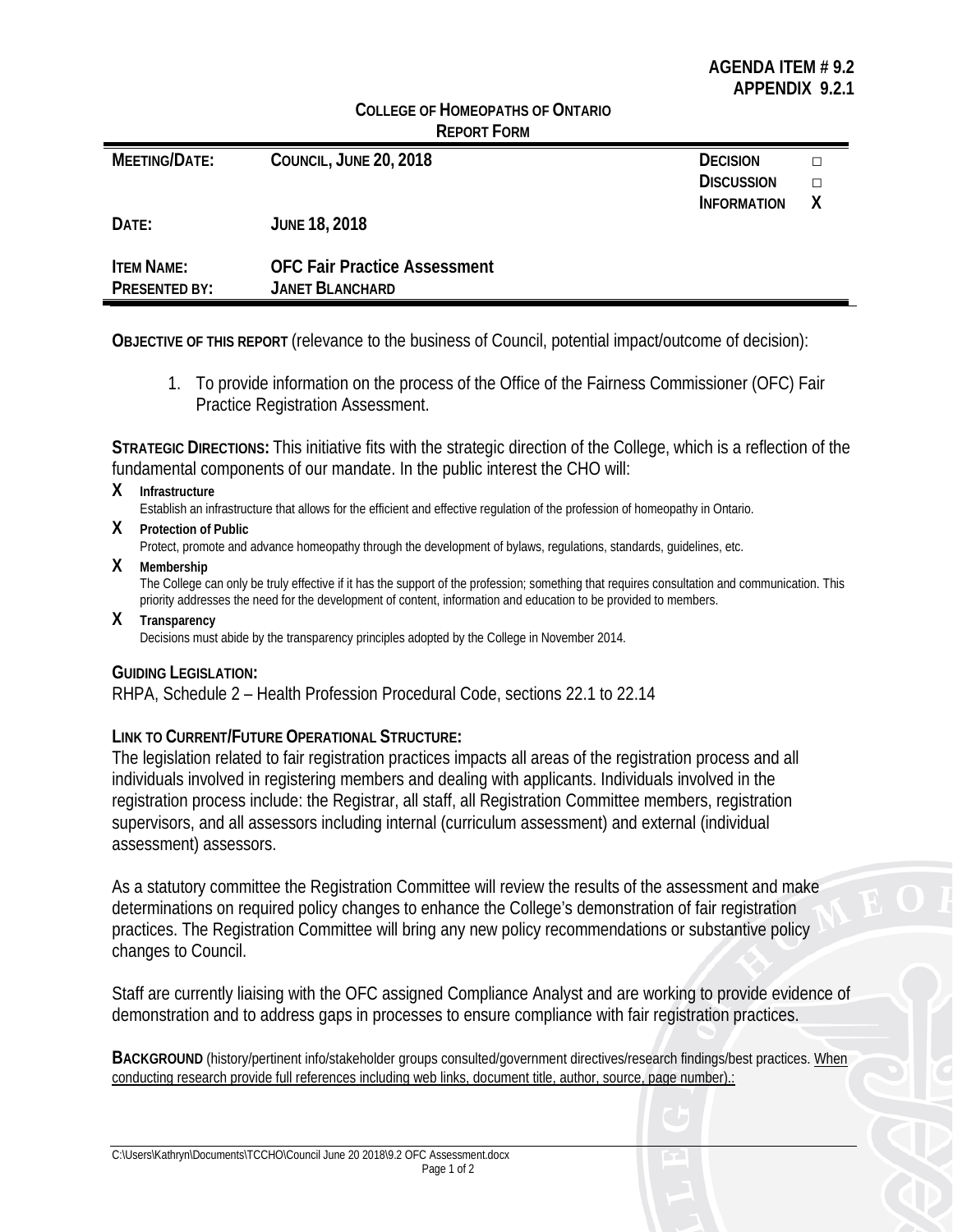# **AGENDA ITEM # 9.2 APPENDIX 9.2.1**

Once every three years all of the 40 bodies (health and non-health) with regulatory responsibilities undergo a Registration Practices Assessment conducted by the OFC. The result is a report with recommendation for improvements and recognition of areas which go beyond the minimum standards set by OFC.

The OFC assigns a Compliance Officer to each college to review its registration processes against 73 complex and detailed criteria. The assessment process examines evidence of the regulator's policies, procedures, processes, and materials to ensure that it has incorporated both the specific and general fairness registration practices and duties.

More specifically, each College is reviewed on the following areas: Specific duties – 1 Information to Applicants; 2 Timely Decisions, Responses and Reasons; 3 Internal Review or Appeals; 4 Information on Appeal Rights; 5 Documentation of Qualifications; 6 Assessment of Qualifications; 7 Training; and 8 Access to Records. General duties – Transparency, Objectivity, Impartiality, and Fairness.

Some of the general duties overlap with the specific duties. For more information see the OFC Registration Practices: Indicators and Sources – [A Companion to the OFC's Registration Practices Assessment Guide](http://www.fairnesscommissioner.ca/index_en.php?page=about/current_projects/registration_practices_companion) on their website – it gives you a sense of what the OFC is looking for and the evident which demonstrates specific and general duty. It is not enough to "say" the College demonstrates each practice, there must be evidence to support our statements.

The CHO is now nearing the end of its first assessment cycle examining all duties and registration practices. This audit started in November and the attached report is the draft of the final report. The final report is expected at the end of June and will include a list of recommended registration practice improvements.

# **Recommendations**

The draft report lays out a number of recommendations on the CHO training activities for staff, committee members, supervisors and assessors, as well as some refinements to our assessment processes as they relate to the Substantially Equivalent Competency Assessment (SECA) and language assessment processes. Additionally, OFC has made recommendations that CHO to develop and implement written guidelines to enhance objectivity and impartiality, which in turn promotes consistent and accuracy of assessment decisions. Many of the recommendations being made are procedural in nature, and are not likely to result in policy changes.

In its very comprehensive review the OFC looks for evidence that each specific duty has been demonstrated. The OFC, through its report, indicates if the regulator has Demonstrated, Partially Demonstrated or Not Demonstrated each practice under the eight categories of specific duties.

While this is CHO's first assessment, it is the third time this assessment process has been undertaken by OFC. To date, only seven regulatory bodies have successfully demonstrated all 73 practices.

One of the OFC key objectives is [continuous quality improvement](http://www.fairnesscommissioner.ca/files_docs/content/pdf/en/Strategy-for-Continuous-Improvement-Eng.pdf) in registration practices. At the conclusion of this process, CHO will have enhanced its processes and practices, and will have a long-term action plan for further enhancements.

# **Understanding the OFC Requirements**

For more information on the OFC requirements Council members are encouraged to review the [OFC](http://www.fairnesscommissioner.ca/index_en.php?page=resources/regulators)  [resource page for regulators.](http://www.fairnesscommissioner.ca/index_en.php?page=resources/regulators)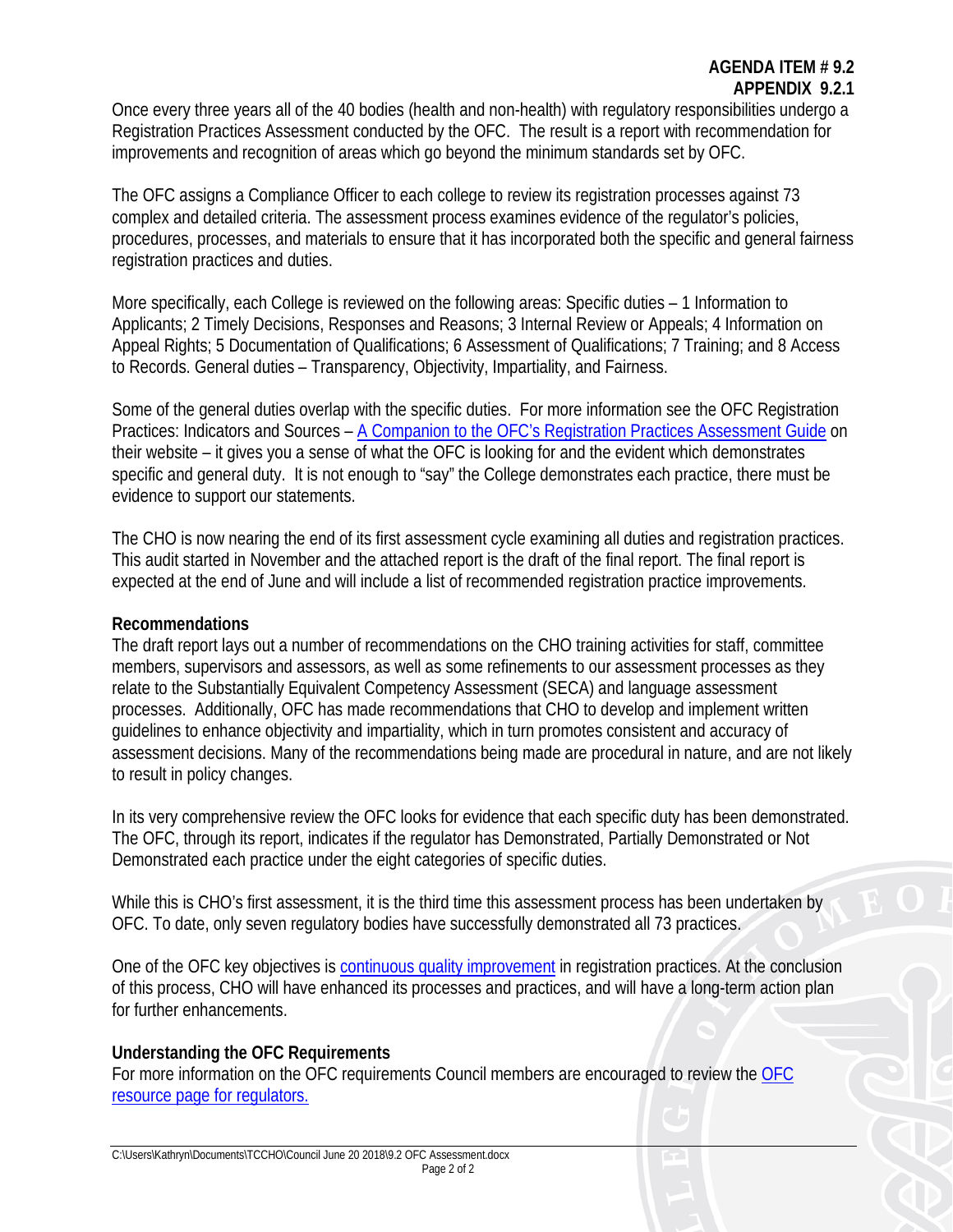# **AGENDA ITEM # 11.2 APPENDIX 11.2.1**

|                      | <b>REPORT FORM</b>                                 |                    |   |
|----------------------|----------------------------------------------------|--------------------|---|
| <b>MEETING/DATE:</b> | COUNCIL, JUNE 20, 2018                             | <b>DECISION</b>    |   |
|                      |                                                    | <b>DISCUSSION</b>  | п |
|                      |                                                    | <b>INFORMATION</b> | П |
| DATE:                | <b>JUNE 18, 2018</b>                               |                    |   |
| ITEM:                | <b>Treating Spouse Draft Regulation Submission</b> |                    |   |
| PRESENTED BY:        | J. BLANCHARD                                       |                    |   |

**COLLEGE OF HOMEOPATHS OF ONTARIO** 

**OBJECTIVE OF THIS REPORT** (relevance to the business of Council, potential impact/outcome of decision):

1. To obtain renewed commitment from Council to move forward with the regulatory submission of an application to the Ministry of Health and Long-Term Care on the proposed draft regulation allowing registrants to treat spouse.

**STRATEGIC DIRECTIONS:** This initiative fits with the strategic direction of the College, which is a reflection of the fundamental components of our mandate. In the public interest the CHO will:

**X Infrastructure**

Establish an infrastructure that allows for the efficient and effective regulation of the profession of homeopathy in Ontario.

**X Protection of Public**

Protect, promote and advance homeopathy through the development of bylaws, regulations, standards, guidelines, etc.

**X Future Membership**

The College can only be truly effective if it has the support of the profession; something that requires consultation and communication. This priority addresses the need for the development of content, information and education to be provided to future members.

# **GUIDING LEGISLATION:**

RHPA, 1991

# **LINK TO CURRENT/FUTURE OPERATIONAL STRUCTURE/ BACKGROUND:**

This item first came to Council on March 23 and May 4, 2015. Following further legal opinion it was approved on May 4, 2015 for formal 60-day consultation. Following public consultation, Council carried a motion to proceed with the submission to government of the draft (proposed) regulation.

# **CHO Council Meeting - Minutes Monday, August 10, 2015**

**9 Regulations**

**9.1 Treating Spouse Draft Regulation**

*(Appendix 9.1.1 Report Form: Treating Spouse Draft Regulation)*

Feedback from the 60-day consultation was presented. Staff will prepare a comprehensive submission for the Ministry. It was noted that the CHO proposal is exactly aligned with what other colleges have submitted. Background regarding the regulation was presented as well as feedback from 60-day consultation. See page 4 of Appendix 9.1.1 detailing the draft regulation.

**Motion # 8: To approve the draft regulation as presented** Moved by Jim Dunsdon, seconded by Kelly Warren **That Council approve the draft regulation on treating spouses as presented.** *CARRIED*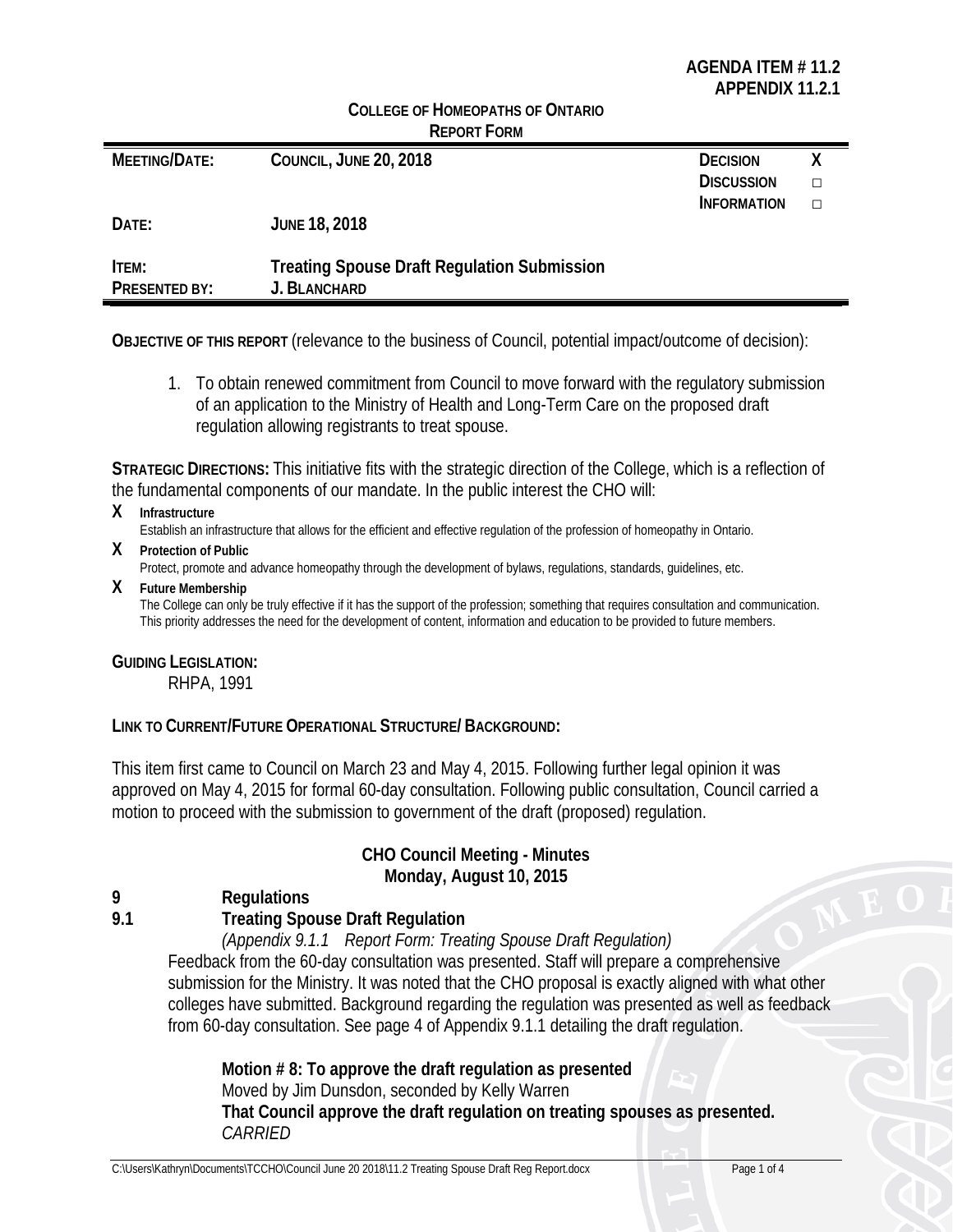Due to the College's human resource shortage, staff were unable to move forward to complete the regulatory submission. With the changes to the sexual abuse sections within the Regulated Health Professions Act, 1991, there is renewed interest to proceed with the submission to government.

The following provides background on the draft regulation and provides the results of the 2015 public consultation. It is not deemed necessary to repeat the consultation process in order to submit the draft regulation.

**BACKGROUND (history/pertinent info/stakeholder groups consulted/government directives/research findings/best practices. When conducting research provide full references including web links, document title, author, source, page number).:**

On November 6, 2013, Bill 70, *Regulated Health Professions Amendment Act (Spousal Exception), 2013* – An Act to amend the *Regulated Health Professions Act, 1991*, ("RHPA") received Royal Assent and became law.

This amendment was a private member's bill. Though not mandatory, it provides each regulatory College with the authority to create a regulation that permits members to treat spouses, exempting such treatment from the sexual abuse provision of the RHPA. The amendment leaves it up to individual Colleges to decide whether they wish to apply to the Government to allow a registrant to treat his or her spouse.

Currently, subsection 1 (3) of the Health Professions Procedural Code[1](#page-10-0), which is Schedule 2 to the *Regulated Health Professions Act, 1991*, (RHPA) sets out a definition of "sexual abuse" that includes certain conduct, behaviour and remarks between a patient and a member of a regulated health profession. A relatively new subsection [1(5)] of the Code provides for an exception where the patient is the member's spouse and the conduct, behaviour or remark does not occur while the member is engaged in the practice of the profession. The exception is available to a member of a particular health profession only if the member's College makes a regulation that adopts the exception.

**Sexual abuse of a patient**

(3) In this Code,

**Exception**

(4) For the purposes of subsection (3),

"sexual nature" does not include touching, behaviour or remarks of a clinical nature appropriate to the service provided. 1993, c. 37, s. 4. **Exception, spouses**

(5) If the Council has made a regulation under clause 95 (1) (0.a), conduct, behaviour or remarks that would otherwise constitute sexual abuse of a patient by a member under the definition of "sexual abuse" in subsection (3) do not constitute sexual abuse if,

(a) the patient is the member's spouse; and

<span id="page-10-0"></span> $\overline{a}$ <sup>1</sup> RHPA, 1991 – Interpretations subsection 1(3) of the Health Professions Procedural Code (Schedule 2),

<sup>&</sup>quot;sexual abuse" of a patient by a member means,

<sup>(</sup>a) sexual intercourse or other forms of physical sexual relations between the member and the patient,

<sup>(</sup>b) touching, of a sexual nature, of the patient by the member, or

<sup>(</sup>c) behaviour or remarks of a sexual nature by the member towards the patient. 1993, c. 37, s. 4.

<sup>(</sup>b) the member is not engaged in the practice of the profession at the time the conduct, behaviour or remark occurs. 2013, c. 9, s. 1 (1). **Definitions**

<sup>(6)</sup> For the purposes of subsections (3) and (5),

<sup>&</sup>quot;patient", without restricting the ordinary meaning of the term, includes,

<sup>(</sup>a) an individual who was a member's patient within one year or such longer period of time as may be prescribed from the date on which the individual ceased to be the member's patient, and

<sup>(</sup>b) an individual who is determined to be a patient in accordance with the criteria in any regulations made under clause 43 (1) (o) of the *Regulated Health Professions Act, 1991*; ("patient")

<sup>&</sup>quot;spouse", in relation to a member, means,

<sup>(</sup>a) a person who is the member's spouse as defined in section 1 of the *Family Law Act*, or

<sup>(</sup>b) a person who has lived with the member in a conjugal relationship outside of marriage continuously for a period of not less than three years. ("conjoint") 2017, c. 11, Sched. 5, s. 6.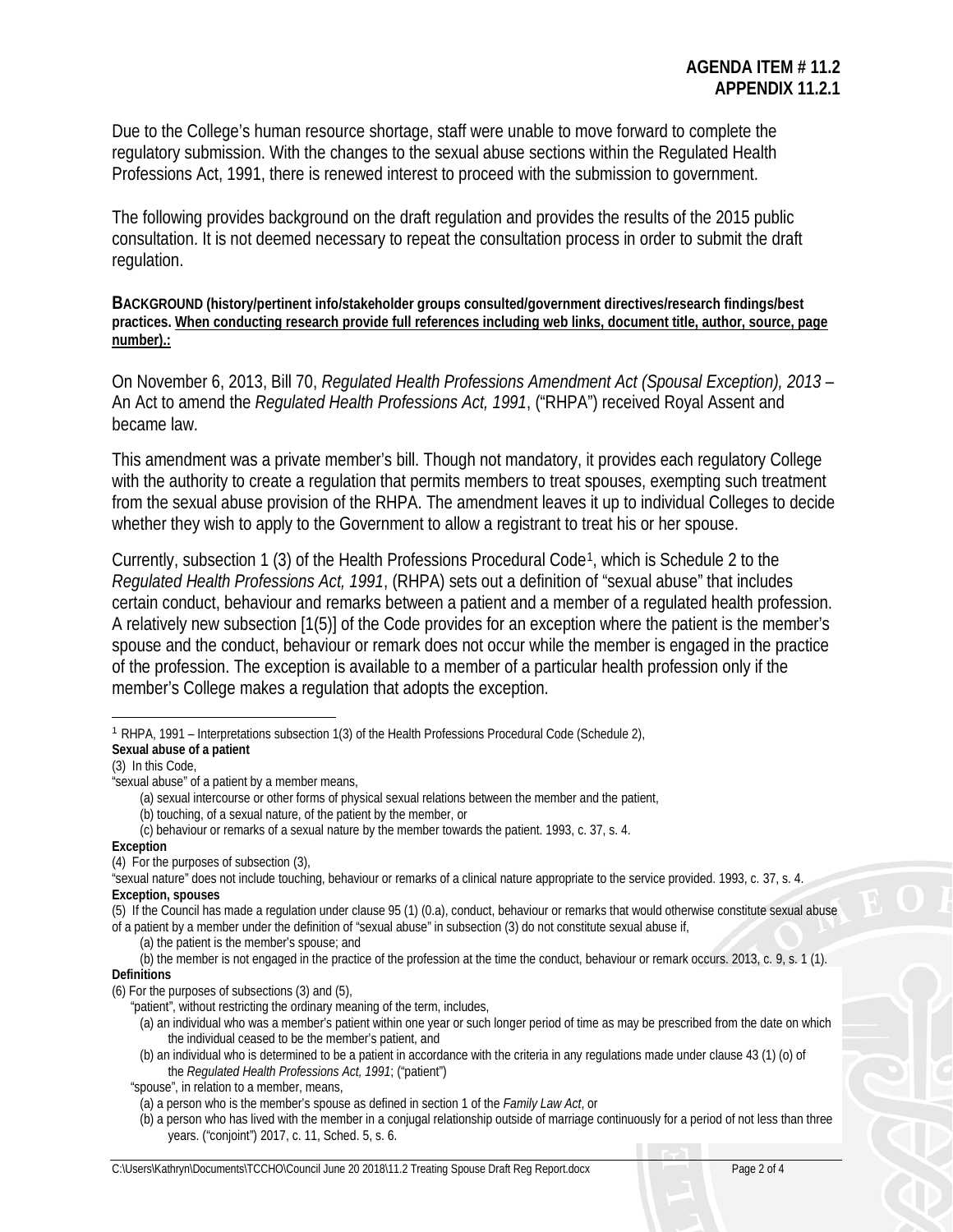The Council of the College of Homeopaths of Ontario approved the circulation of the proposed Spousal Exception Regulation. Following public consultation, the proposed regulation must be submitted to the Government of Ontario for their consideration and approval.

Currently, a CHO registrant is not permitted to treat his or her spouse and is in breach of the RHPA's sexual abuse provisions if they do so. If approved by the Government of Ontario, the proposed regulation would create an exception and would allow registrants to treat their spouses. In the meantime, guidance on sexual abuse and appropriate boundaries has been provided to registrants under CHO Professional Practice Standard #16 – Therapeutic Relationships and Professional Boundaries and the 2017 Practice Management Program release on Stopping Sexual Abuse.

**60-DAY CONSULTATION FEEDBACK ON A PROPOSED REGULATION TO ALLOW A REGISTRANT TO TREAT HIS OR HER SPOUSE**

**Do you support the proposed spousal exception regulation?**

| YES    | 10            |
|--------|---------------|
| UNSURE |               |
| NΟ     | $\mathcal{L}$ |

# **Comments**

**Individuals**:

- 1. I agree that homeopaths should be allowed to treat spouses (and other family members) in acute or emergency situations only. Chronic treatment, though, should be discouraged. The spouse should be referred to other practitioners.
- 2. This is just good professional practice.
- 3. It is reasonable to be exempt in this area when specified, as proposed, as long as the member does not engage in any 'sexual abuse' during a professional consultation. It might otherwise be argued that a member cannot recommend drinking lemon and honey for a sore throat, or explaining a supermarket homeopathic whilst the family shops, simply because the married couple has also a 'sexual' relationship. I hate to think of marriages dissolving, but in the current situation, most spouses COULD charge their member with sexual abuse, a consequence with criminal charges. Most other health professions have this exemption, and we should too.
- 4. I am strongly in favour of the proposed changes to Bylaw 21: Public Register. The current regulations regarding treatment of a spouse was a contributing factor to me moving out of the province last year.
- 5. It makes things and practice a lot more easier as at times when the spouse is knowledgeable of homeopathy and seeks advice the earlier proposed law creates confusion and barrier so the now it will be more transparent. Also the same can be said about treating kids in the family.
- 6. I wholeheartedly support the proposed change to regulation on treating spouses. The current regulation was a large contributing factor in my decision to leave the province and move to Cape Breton, Nova Scotia. The current regulation is unduly restrictive and feels oppressive. Frankly it's frightening, and disheartening to think that as a practitioner in Ontario I could run the risk of being posted on the website for sexual abuse - portrayed as a sexual predator - because I cared for and my husband homeopathically, as it would be only natural to do. It's unfortunate that my developing competencies and earning a diploma, I have unwittingly tied my hands so that I cannot perform the task that was a prime goal for me.
- 7. Yes I do support the proposed spousal exception regulation
- 8. I am in agreement with Bill 70, *Regulated Health Professions Amendment Act (Spousal*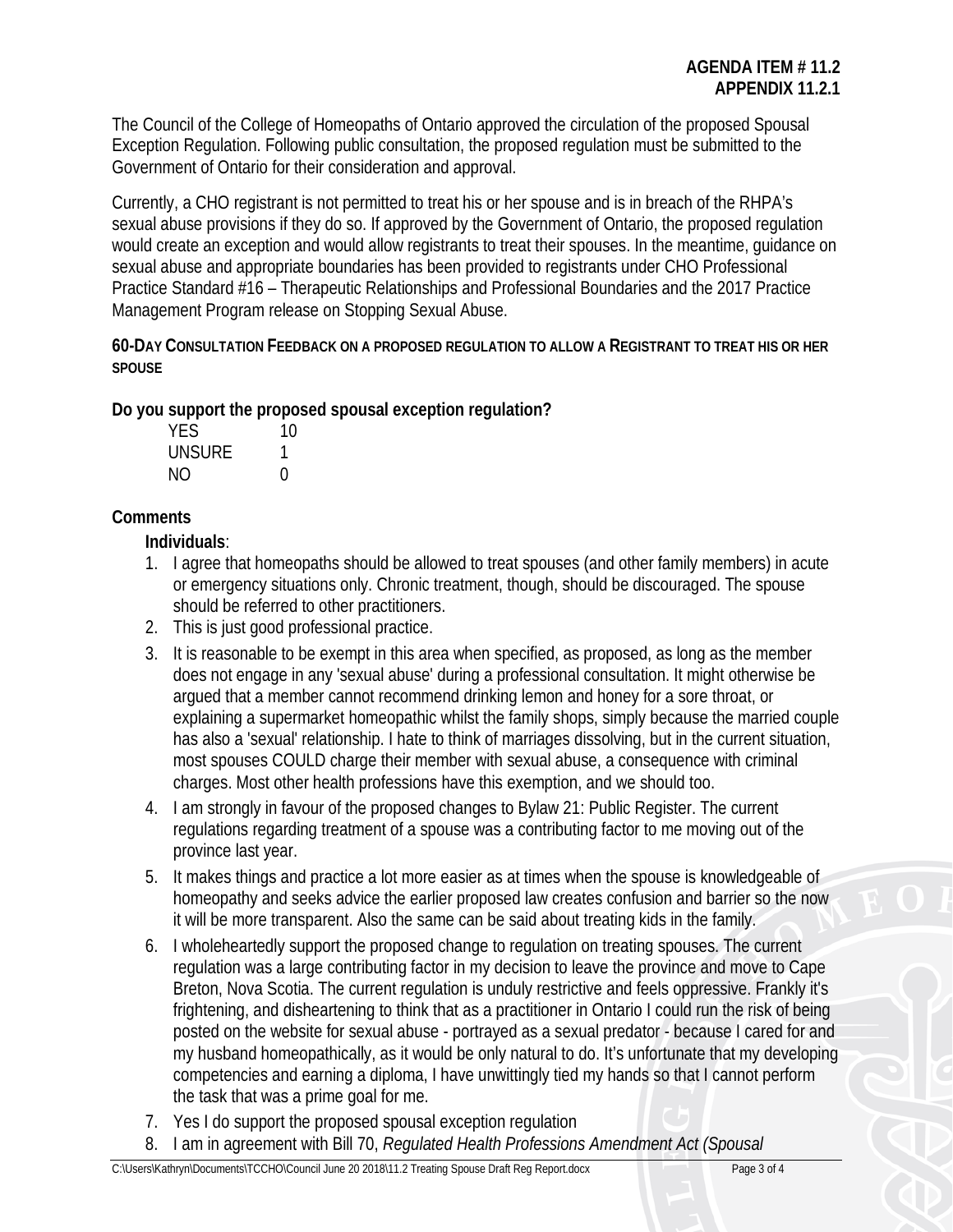*Exception), 2013,* and encourage the College of Homeopaths of Ontario to adopt the spirit of this Bill, providing our membership with the right to treat spouses, and exempting such treatment from the sexual abuse provision of the RHPA. I encourage the College of Homeopaths of Ontario to apply to the Government to allow a registrant to treat his or her spouse.

# **Organizations**:

1. IN MY OWN VIEW SPOUSE SHOULD BE ALLOWED TO TREAT

# **PROPOSED REGULATION**

# **Proposed Spousal Exception Regulation under the** *Homeopathy Act, 2007*

"Conduct, behaviours or remarks that would otherwise constitute sexual abuse of a patient by a member under the definition of "sexual abuse" in subsection 1(3) of the Health Professional Procedural Code of the *Regulated Health Professions Act, 1991*, shall not constitute sexual abuse, if

- a) The patient is the member's spouse; and
- b) The member is not engaged in the practice of the profession at the time the conduct, behaviour or remarks occur."

# **OPTIONS:**

- 1. Approve as presented.
- 2. Approve with amendments
- 3. Refer to committee with directions for review and discussion.
- 4. Reject without further direction.

# **RECOMMENDATIONS:**

1. Approve as presented.

# **PROPOSED RESOLUTION:**

**BE IT RESOLVED THAT** Council, pursuant to the provisions of 95(1)(0.a) of the Health Professions Procedural Code of the Regulated Health Professions Act, 1991, as amended, (the Code), approves for submission to the Ministry of Health and Long-Term Care:

Proposed Spousal Exception Regulation

"Conduct, behaviours or remarks that would otherwise constitute sexual abuse of a patient by a member under the definition of "sexual abuse" in subsection 1(3) of the Health Professional Procedural Code of the *Regulated Health Professions Act, 1991*, shall not constitute sexual abuse, if

- a) The patient is the member's spouse; and
- b) The member is not engaged in the practice of the profession at the time the conduct, behaviour or remarks occur."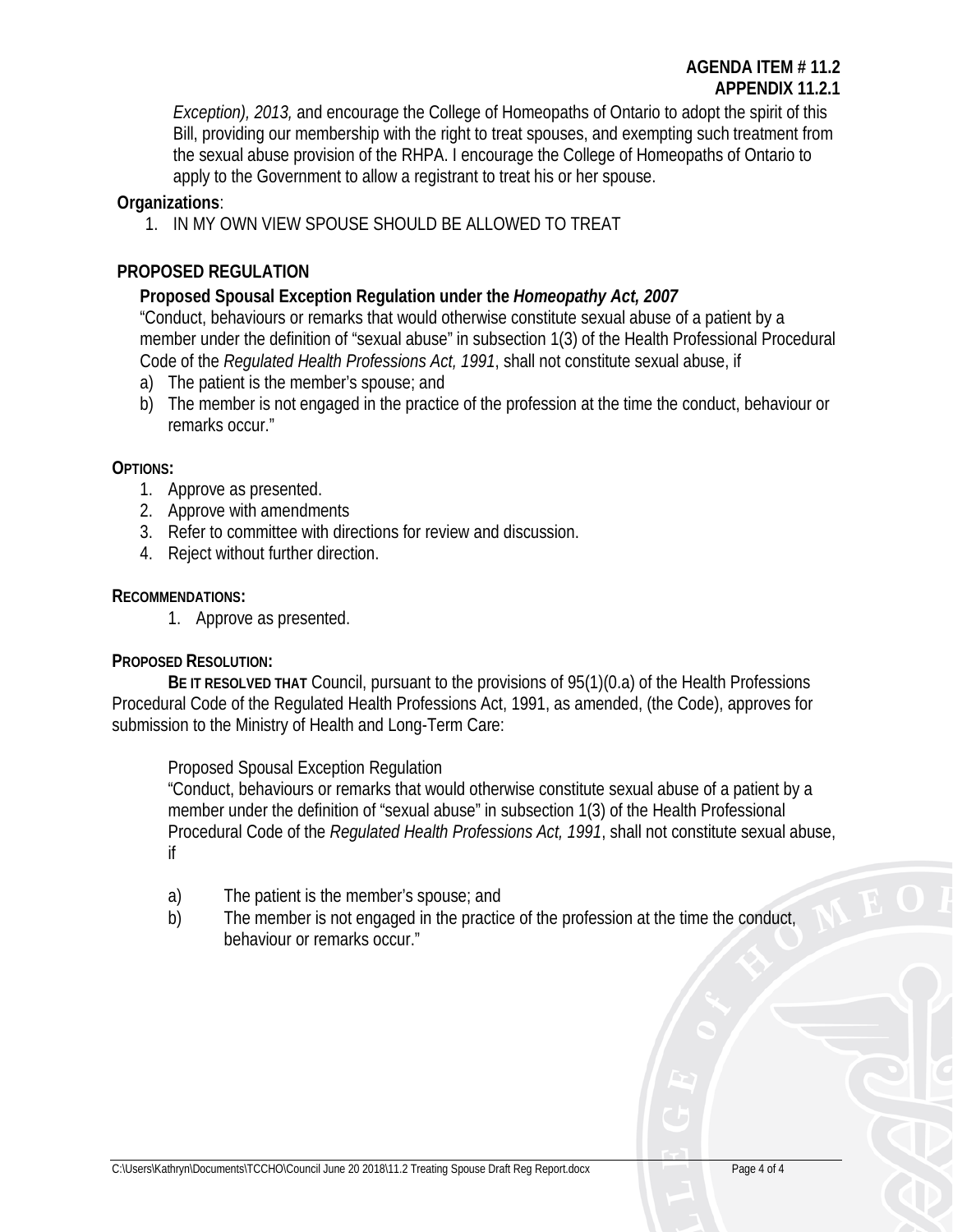# **COLLEGE OF HOMEOPATHS OF ONTARIO REPORT FORM**

| MEETING/DATE:        | COUNCIL, JUNE 20, 2018                    | <b>DECISION</b>    |   |
|----------------------|-------------------------------------------|--------------------|---|
|                      |                                           | <b>DISCUSSION</b>  | п |
|                      |                                           | <b>INFORMATION</b> | Χ |
| DATE:                | <b>JUNE 18, 2018</b>                      |                    |   |
| ITEM:                | Governance Panel 2018/2019 Draft Workplan |                    |   |
| <b>PRESENTED BY:</b> | E GAJRAJ / J BLANCHARD                    |                    |   |

**OBJECTIVE OF THIS REPORT** (relevance to the business of Council, potential impact/outcome of decision):

To inform Council of Governance Panel's 2018/2019 draft workplan.

**STRATEGIC DIRECTIONS:** This initiative fits with the strategic direction of the College, which is a reflection of the fundamental components of our mandate. In the public interest the CHO will:

**X Infrastructure**

Establish an infrastructure that allows for the efficient and effective regulation of the profession of homeopathy in Ontario.

**X Protection of Public**

Protect, promote and advance homeopathy through the development of bylaws, regulations, standards, guidelines, etc.

**□ Future Membership**

The College can only be truly effective if it has the support of the profession; something that requires consultation and communication. This priority addresses the need for the development of content, information and education to be provided to future members.

# **GUIDING LEGISLATION:**

CHO Bylaws

# **LINK TO CURRENT/FUTURE OPERATIONAL STRUCTURE:**

This is the first meeting of the Governance Panel since proclamation.

**BACKGROUND** (history/pertinent info/stakeholder groups consulted/government directives/research findings/best practices. When conducting research provide full references including web links, document title, author, source, page number).:

The Governance Panel met on Monday, June 18, 2018 and developed an work plan for implementation over the next 6 to 8 months.

Members include Eden Gajraj (Chair) (Public), Anna Berger (Professional), Anna Cardozo (Professional), and Gary Kapelus (Public)

# **RESOURCE IMPLICATIONS:**

1. Budget requirements for 6 to 8 half day meetings will be included in the 2018/2019 budget.

# **DEADLINES AND NEXT STEPS:**

1. See draft workplan attached.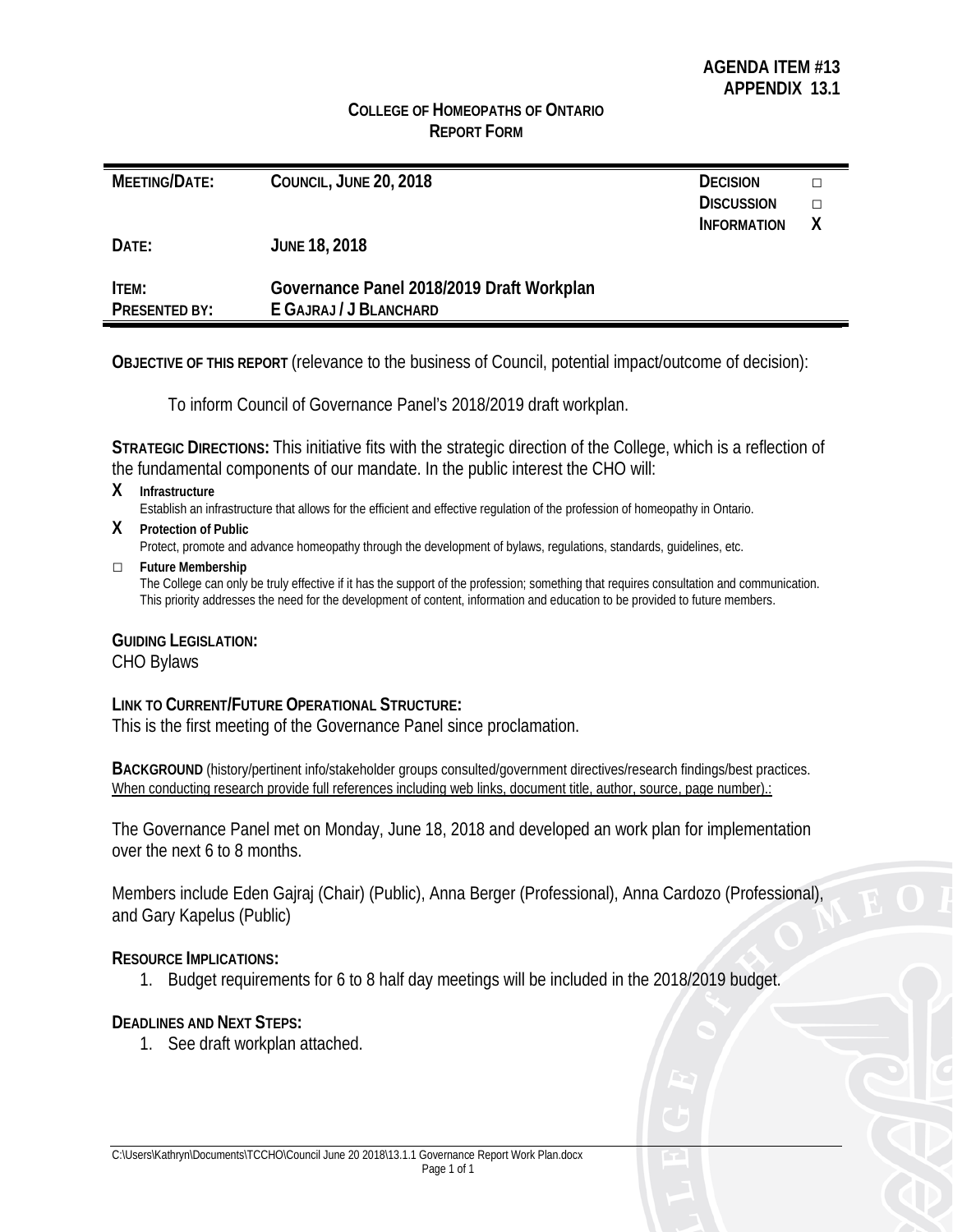# WORK PLAN GOVERNANCE PANEL COLLEGE OF HOMEOPATHS OF ONTARIO

Draft June 2018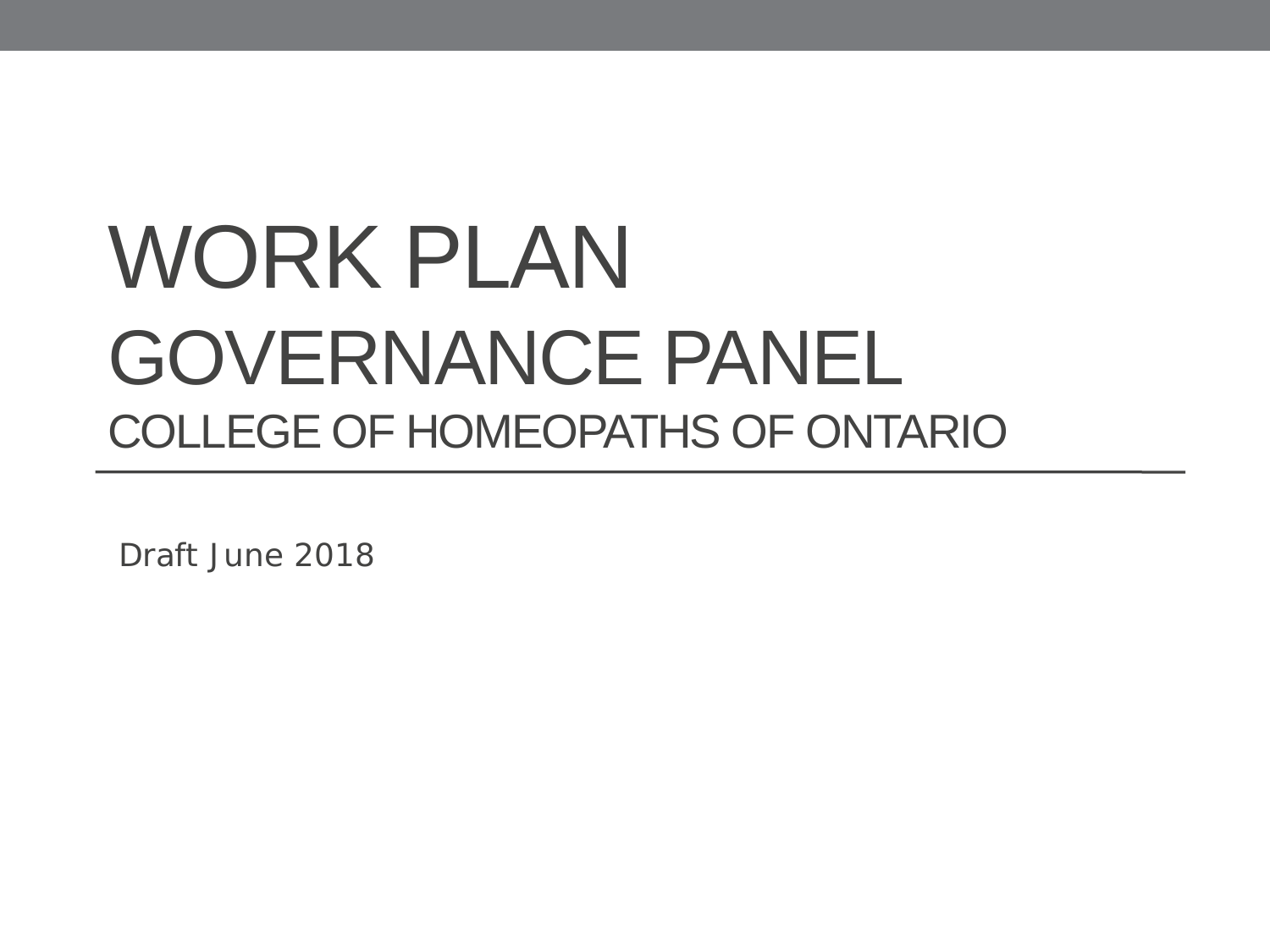| <b>Function Area</b>     | <b>Activities</b>                                                                                                                                                                                                                                                                                                                                        | <b>Resources</b><br><b>Required</b><br>(Time/People)                                                               | <b>Goal for</b><br><b>Completion</b>                                                                                                                                              |
|--------------------------|----------------------------------------------------------------------------------------------------------------------------------------------------------------------------------------------------------------------------------------------------------------------------------------------------------------------------------------------------------|--------------------------------------------------------------------------------------------------------------------|-----------------------------------------------------------------------------------------------------------------------------------------------------------------------------------|
| Terms of<br>Appointments | $ (13.10)$ Review of the<br>committee appointment<br>process and length of<br>term;<br>(Examine options for<br>varying years for<br><b>Council members</b><br>terms (elected)<br>- Review other<br>Colleges bylaws and<br>processes<br>- Risk analysis<br>- review effective<br>volunteer and human<br>resource management<br>and succession<br>planning | Timeframe:<br>Staff to resource for<br>draft report Sept;<br>Review by Executive<br>Council - draft - Fall<br>2018 | Improve alignment of<br>volunteer and overall<br>human resources<br><b>Improve Council and</b><br>Committee<br>effectiveness<br>To be implemented for<br>January/February<br>2019 |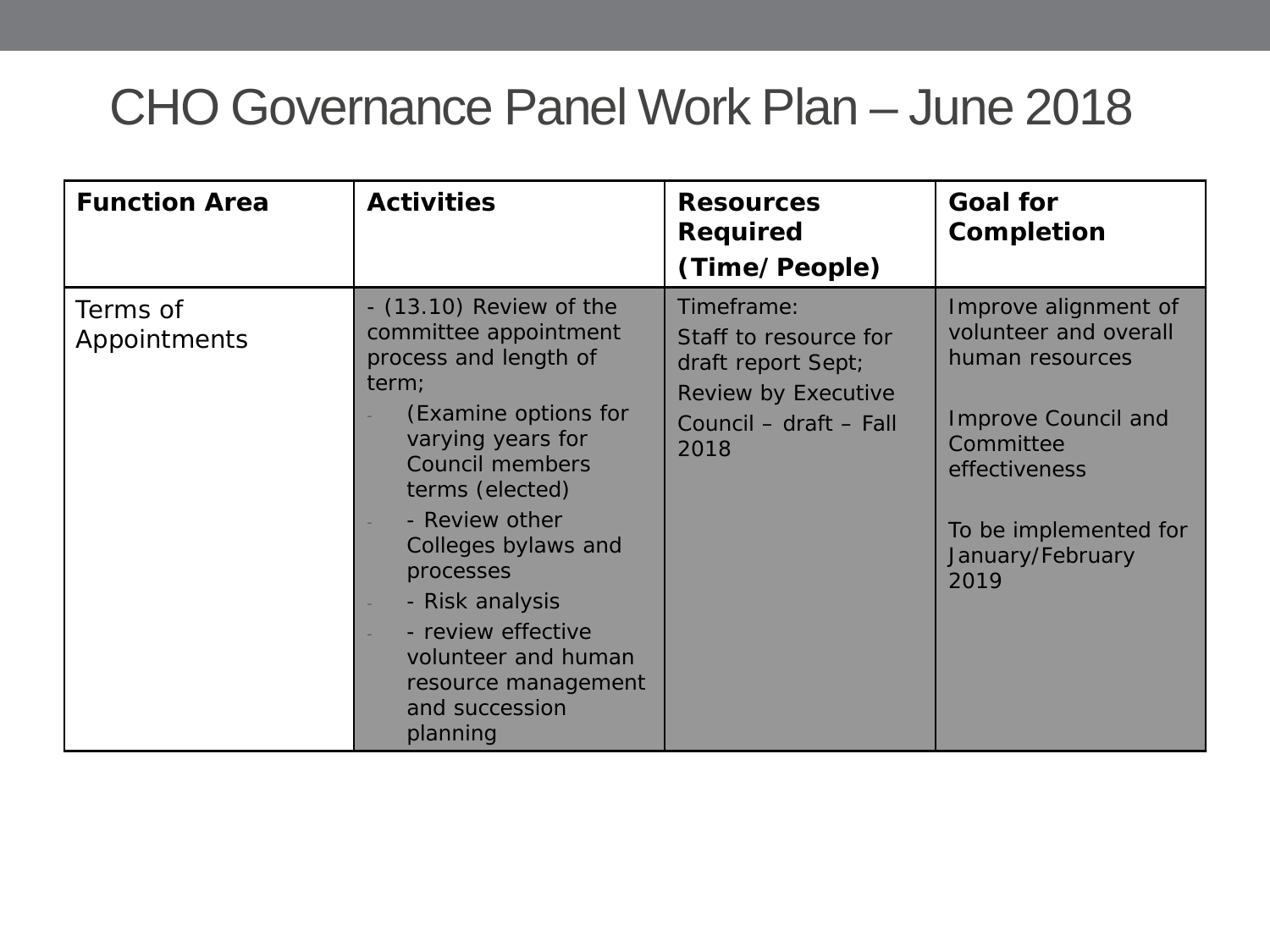| <b>Function Area</b>                   | <b>Activities</b>                                                                                                                                                                                                                                                                                                                                                                           | <b>Resources</b><br><b>Required</b><br>(Time/People)                                                        | <b>Goal for</b><br>Completion                                                                                                                                                                       |
|----------------------------------------|---------------------------------------------------------------------------------------------------------------------------------------------------------------------------------------------------------------------------------------------------------------------------------------------------------------------------------------------------------------------------------------------|-------------------------------------------------------------------------------------------------------------|-----------------------------------------------------------------------------------------------------------------------------------------------------------------------------------------------------|
| <b>Full Review of</b><br><b>Bylaws</b> | Conduct full internal<br>review of the bylaws;<br>bring results to Panel to<br>determine extent of<br>changes required; then<br>develop an action plan.<br>Create policy for annual<br>bylaw review with criteria<br>for review                                                                                                                                                             | <b>Staff</b><br>Conduct review in<br>Summer; bring to<br>Panel in Sept/Oct<br>Budget \$ for legal<br>review | <b>Examine functional</b><br>and procedural<br>requirements<br>Ensure alignment with<br>new RHPA<br>requirements                                                                                    |
| <b>Council Self-</b><br>Evaluation     | Decide on tool for self-<br>evaluation for current<br>Council<br>Decide on tool for Council<br>$\overline{2}$ .<br>effectiveness<br>Create policy for<br>3.<br>mandatory self-evaluation<br>Examine other colleges for<br>$\overline{4}$ .<br>competency selection in<br>succession planning<br>Past or only current<br>5.<br>council<br>Determine frequency<br>6.<br>Timing in cycle<br>7. | Summer review by<br>Panel act on all items<br>in advance of Fall<br>Council meeting                         | Provide Council<br>members with<br>feedback on individual<br>knowledge, skill and<br>judgement<br><b>Provide Council with</b><br>feedback on<br>effectiveness and<br>opportunity for<br>improvement |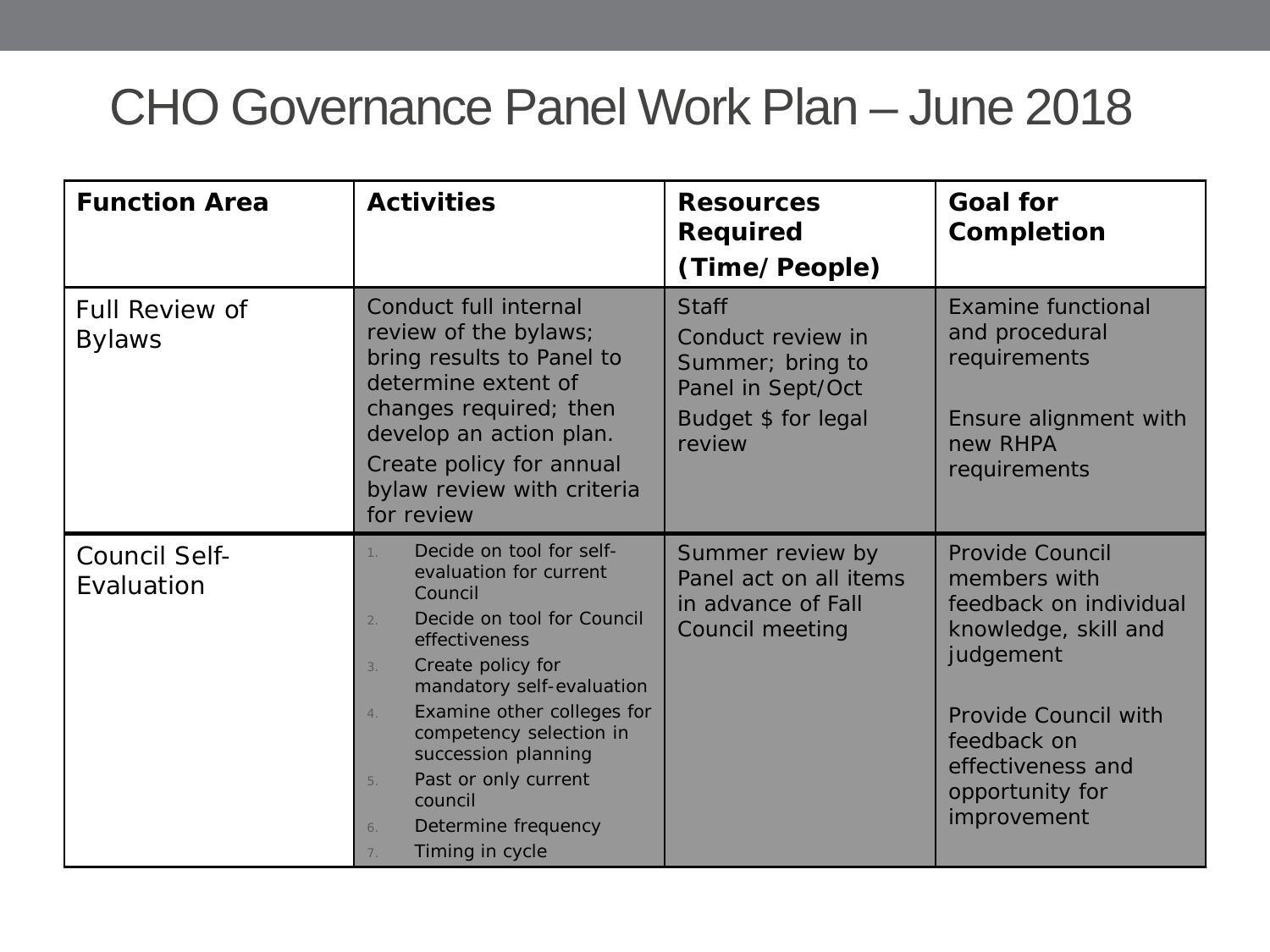| <b>Function Area</b>                                               | <b>Activities</b>                                                                                                                                                                                                            | <b>Resources</b><br><b>Required</b><br>(Time/People)                                                                       | <b>Goal for</b><br>Completion                                                                      |
|--------------------------------------------------------------------|------------------------------------------------------------------------------------------------------------------------------------------------------------------------------------------------------------------------------|----------------------------------------------------------------------------------------------------------------------------|----------------------------------------------------------------------------------------------------|
| Appointment of<br><b>Financial Panel &amp;</b><br><b>Treasurer</b> | Determine best<br>1 <sup>1</sup><br>approach<br>Explore what other<br>2.<br>Colleges do<br>Complete committee<br>3.<br>form for striking a<br>new panel<br>Consult HBS on<br>4.<br>funding for Public<br>appointees on Panel | Bring to the next<br>meeting; Item to<br>return to Executive<br>Committee to<br>determine<br>recommendation to<br>Council. | Determine the best<br>approach for financial<br>oversite                                           |
| Review of<br><b>Governance Manual</b>                              | Complete review of<br>1.<br>draft Governance<br>Manual<br>Complete<br>2.<br>development of<br>policies where gaps<br>exist                                                                                                   | Revisit timing in<br>Winter 2019                                                                                           | <b>Provide Council</b><br>members with tool<br>providing clear<br>guidance on<br>governance issues |
| <b>Annual Performance</b><br>Assessment -<br>Registrar             | <b>Referred from Executive</b><br><b>Committee to Panel</b>                                                                                                                                                                  |                                                                                                                            |                                                                                                    |